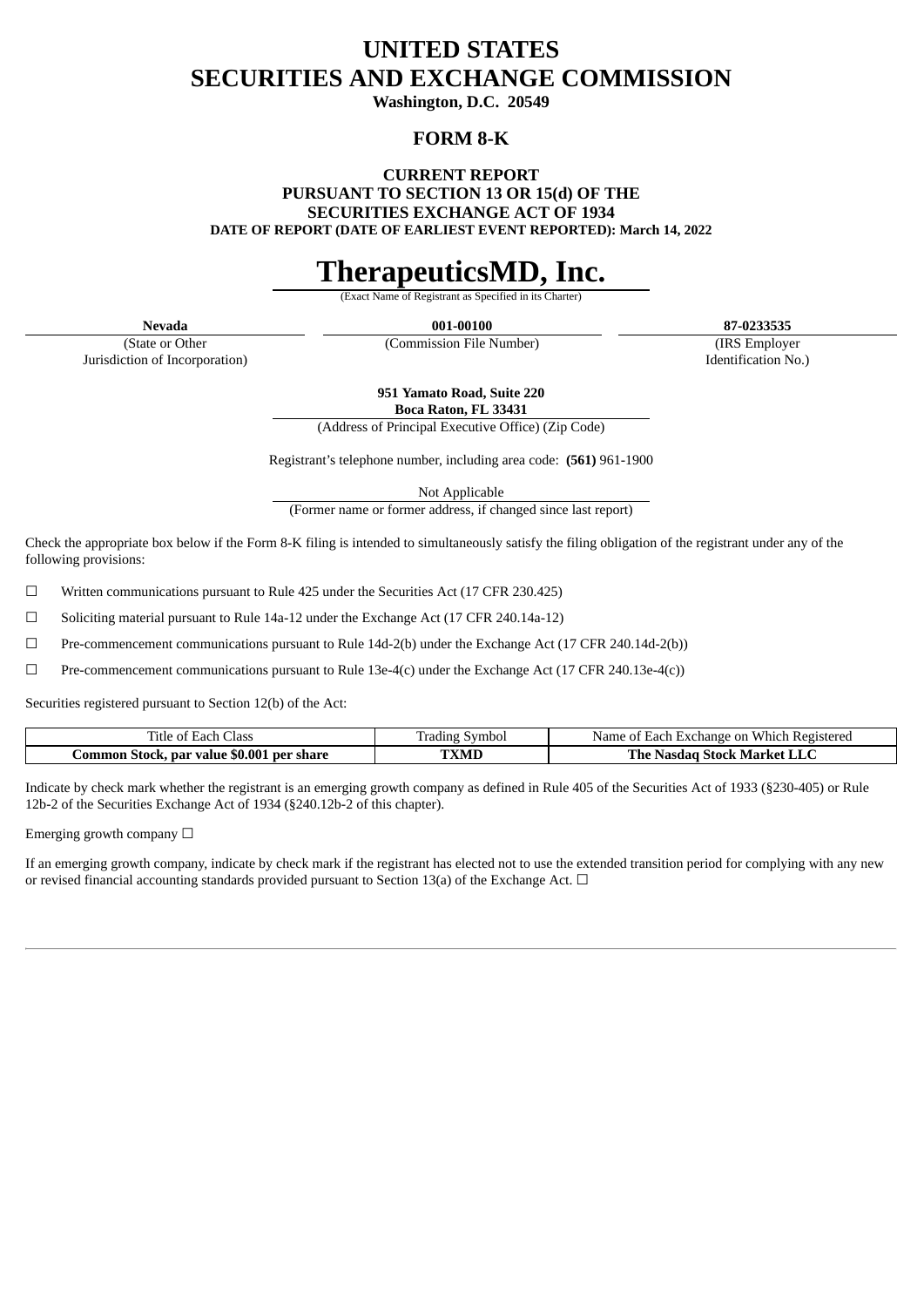#### Item 3.01. Notice of Delisting or Failure to Satisfy a Continued Listing Rule or Standard; Transfer of Listing.

On March 15, 2022, the TherapeuticsMD, Inc., a Nevada corporation (the "Company"), received a determination letter (the "Letter") from the staff (the "Staff") of the Nasdaq Stock Market LLC stating that the Company has not regained compliance with the minimum bid price requirement of \$1.00 per share for continued listing of the Company's common stock, par value \$0.001 per share ("Common Stock"), on the Nasdaq Global Select Market ("Nasdaq"), as set forth in Nasdaq Listing Rule 5810(c)(3)(A) (the "Minimum Bid Price Requirement") because the closing bid price of the Common Stock had not been at least \$1.00 per share for a minimum of ten consecutive trading days at any time during the 180-calendar day compliance period granted to the Company on September 15, 2021.

The Company has requested a hearing before the Nasdaq Hearings Panel (the "Panel") to appeal the Staff's determination and present a plan to regain compliance with the Minimum Bid Price Requirement. If the Company had not requested a hearing, the Common Stock would have been subject to delisting and removal of registration from Nasdaq. While the appeal process is pending, the suspension of trading of the Common Stock on Nasdaq will be stayed and the Common Stock will continue to trade on Nasdaq until the hearing process concludes and the Panel issues its decision. The Company intends to monitor the closing bid price of the Common Stock and intends to conduct a reverse stock split if necessary to regain compliance with the Minimum Bid Price Requirement.

#### Item 5.02. Departure of Directors or Certain Officers; Election of Directors; Appointment of Certain Officers; Compensatory Arrangements of **Certain Officers.**

On March 14, 2022, Mr. James C. D'Arecca, the Chief Financial Officer and Principal Financial Officer of the Company, notified the Company of his decision to resign from such positions, effective as of April 1, 2022. Mr. Michael C. Donegan, the Vice President – Finance and Chief Accounting Officer of the Company, will succeed Mr. D'Arecca as Interim Chief Financial Officer and Principal Financial and Accounting Officer as of the effective date of Mr. D'Arecca's resignation. The information regarding Mr. Donegan required by Items 401(b), (d) and (e) of Regulation S-K is set forth in the Company's Definitive Proxy Statement on Schedule 14A filed with the SEC on April 14, 2021, and such information is incorporated herein by reference. Other than as described in this Current Report on Form 8-K, since the beginning of the Company's last fiscal year, the Company has not engaged in any transactions, and there are no proposed transactions, or series of similar transactions, in which the Company was or is to be a participant and in which Mr. Donegan had a direct or indirect material interest in which the amount involved exceeds or exceeded \$120,000.

The Company intends to initiate a search for a permanent Chief Financial Officer and evaluate both internal and external candidates.

#### **Forward Looking Statements**

This Current Report on Form 8-K contains forward-looking statements. Forward-looking statements may include, but are not limited to, statements relating to the Company's objectives, plans and strategies, as well as statements, other than historical facts, that address activities, events or developments that the company intends, expects, projects, believes or anticipates will or may occur in the future. These statements are often characterized by terminology such as "believes," "hopes," "may," "anticipates," "should," "intends," "plans," "will," "expects," "estimates," "projects," "positioned," "strategy" and similar expressions and are based on assumptions and assessments made in light of management's experience and perception of historical trends, current conditions, expected future developments and other factors believed to be appropriate. Forward-looking statements in this Current Report on Form 8-K are made as of the date of this Current Report on Form 8-K, and the Company undertakes no duty to update or revise any such statements, whether as a result of new information, future events or otherwise. Forward-looking statements are not guarantees of future performance and are subject to risks and uncertainties, many of which are outside of the Company's control. Important factors that could cause actual results, developments and business decisions to differ materially from forward-looking statements are described in the sections titled "Risk Factors" in the Company's filings with the Securities and Exchange Commission, including its most recent Annual Report on Form 10-K and Quarterly Reports on Form 10-Q, as well as reports on Form 8-K, and include the following: whether the Company will be successful in maintaining the listing of its Common Stock on the Nasdaq and the effect of management transitions on the Company.